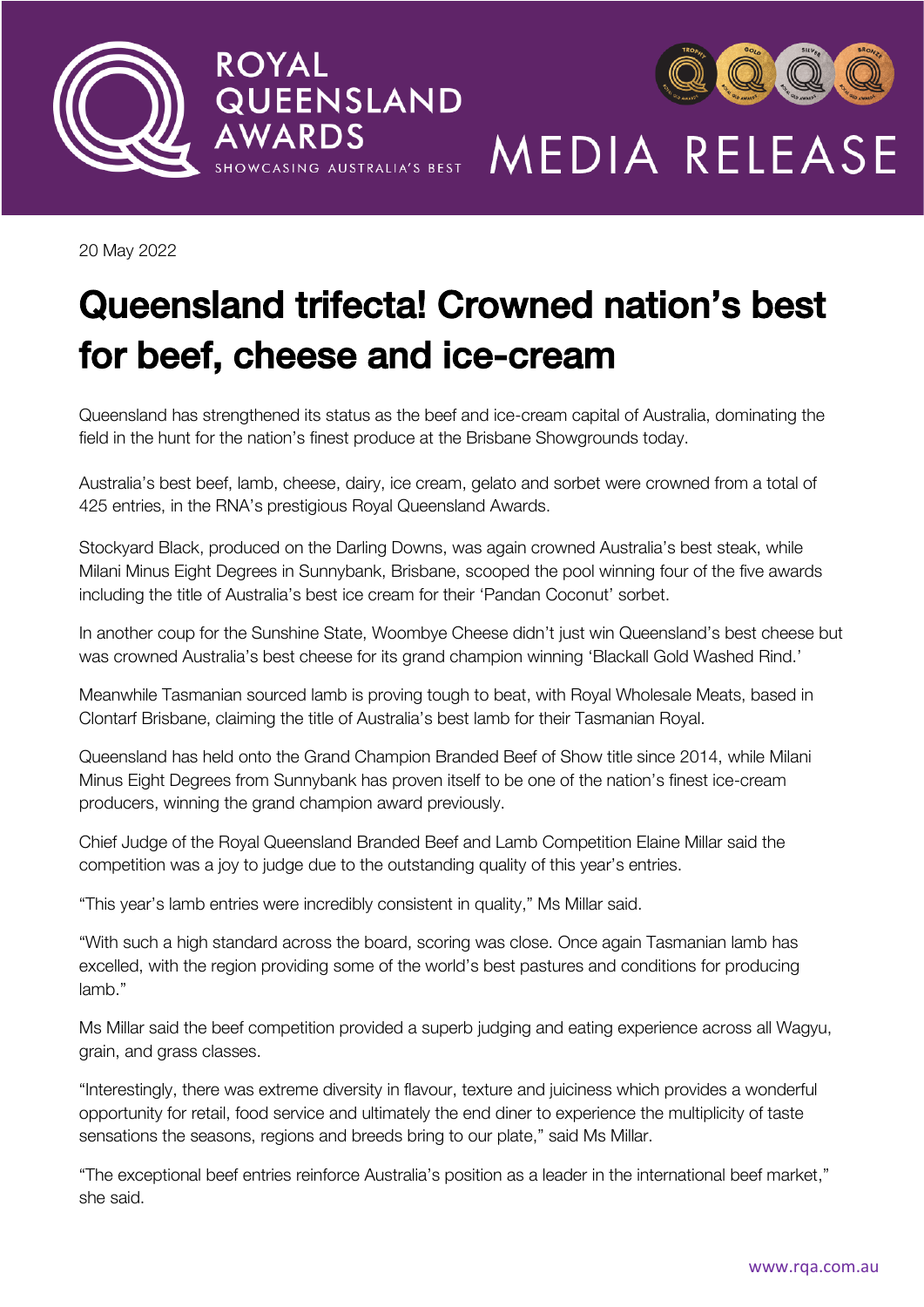



Chief Judge of the Royal Queensland Cheese and Dairy Awards presented by King Street and the Royal Queensland Ice Cream, Gelato and Sorbet Awards presented by King Street Russell Smith said the standard and quality of the entries this year was exceptional particularly within the ice cream, gelato and sorbet competition.

"The ice cream, sorbet and gelato entries were outstanding. In fact, I'll go as far to say, they were the best ice-creams, gelatos and sorbets you will ever taste here in Australia or in Italy, the gelato capital of the world," Mr Smith explained.

"The judging team was also bowled over by the excellent quality of the cheese and dairy entries."

"Woombye's washed rind cheese was as good, if not better, than any example of that style of cheese the judges had ever seen," he said.

Some of today's award-winning products will be showcased at the Royal Queensland Show (Ekka), which is now just 78 days away.

### GRAND CHAMPION BRANDED BEEF OF SHOW (Australia's best steak)

Stockyard Black by Stockyard Beef Pty Ltd

MEAT & LIVESTOCK AUSTRALIA CHAMPION BRANDED LAMB OF SHOW (Australia's best lamb)

Tasmanian Royal by Royal Wholesale Meats

GRAND CHAMPION DAIRY PRODUCT OF SHOW (Australia's best cheese) Blackall Gold Washed Rind by Woombye Cheese

GRAND CHAMPION ICE CREAM, GELATO OR SORBET OF SHOW (Australia's best ice cream) Pandan Coconut by Milani Minus Eight Degrees

OTHER BEEF TROPHY WINNERS

MEAT & LIVESTOCK AUSTRALIA CHAMPION MSA GRADED BRANDED BEEF OF SHOW

JOSDALE by Australian Meat Group Pty Ltd

#### King Street Grain Fed Class

Gold: JBS Thousand Guineas MSA MB2+ by JBS Australia Silver: Grandchester by Mort & Co. Bronze: Southern Grain by Australian Meat Group Pty Ltd

### King Street Grass Fed Class

Gold: JOSDALE by Australian Meat Group Pty Ltd Silver: Southern Ranges by Australian Meat Group Pty Ltd Bronze: Manning Valley Naturally by NH Foods Australia

### Wagyu Class AUS-MEAT Marble Score 6 or less

Gold: Carrara 640 Wagyu by Kilcoy Global Foods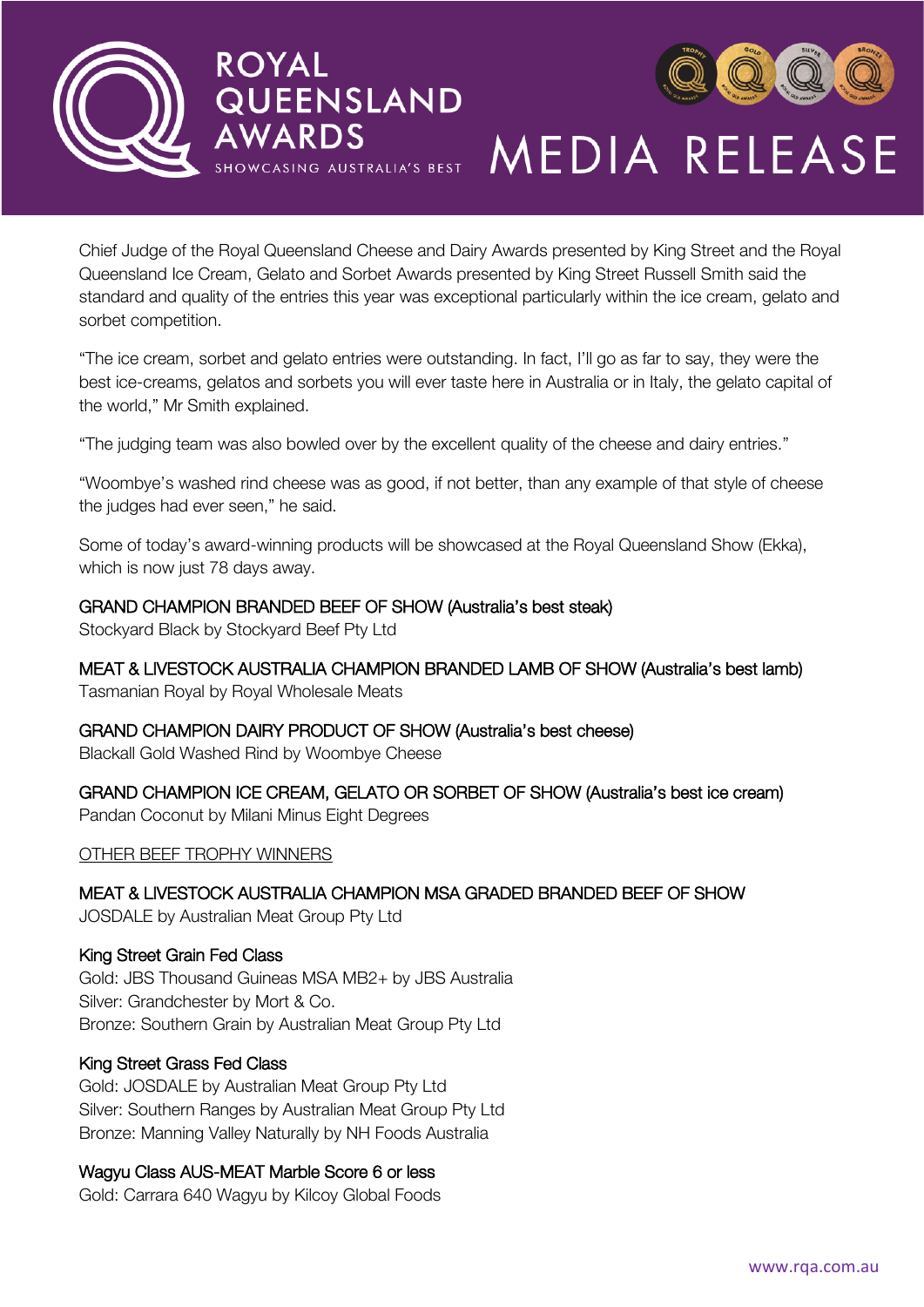



Silver: King River by King River Bronze: Master Selection by Mort & Co.

### Wagyu Class AUS-MEAT Marble Score 7+

Gold: Stockyard Black by Stockyard Beef Pty Ltd Silver: Master Selection by Mort & Co Bronze: 2GR Wagyu by Hancock Agriculture

### Open Class

Gold: Ebony Black Angus by Kilcoy Global Foods Silver: Stockyard Gold by Stockyard Beef Pty Ltd Bronze: '246' by Midfield Meat International Pty Ltd

### OTHER LAMB TROPHY WINNERS

### Meat & Livestock Australia Branded Lamb - 20kg or Less

Gold: '246' by Midfield Meat International Silver: Lamb of Tasmania by Tasmanian Lamb Company Bronze: Tasmanian Royal by Royal Wholesale Meats

### Branded Lamb - More than 20kg

Gold: Tasmanian Royal by Royal Wholesale Meats Silver: Lamb of Tasmania by Tasmanian Lamb Company Bronze: Union Station by Midfield Meat International Pty Ltd

### Restaurant Trade Branded Lamb - More than 24kg

Gold: Lamb of Tasmania by Tasmanian Lamb Company Silver: Tasmanian Royal by Royal Wholesale Meats Bronze: Mottainai Lamb by Wagyu Lamb Pty Ltd

### CHEESE AND DAIRY TROPHY WINNERS

### Champion Cow's Milk Cheese of Show

Pyengana Dairy Traditional Cloth Matured Cheddar by TasFoods Limited

### Champion Non Cow's Milk Cheese of Show

White Savourine Goat's Milk by Yarra Valley Dairy

### Champion Dairy Dessert or Yoghurt of Show

Chocolate Custard by Woodland Valley Farm

### Dairy Australia Champion Butter, Milk or Cream of Show

Meander Valley Dairy Double Cream by TasFoods Limited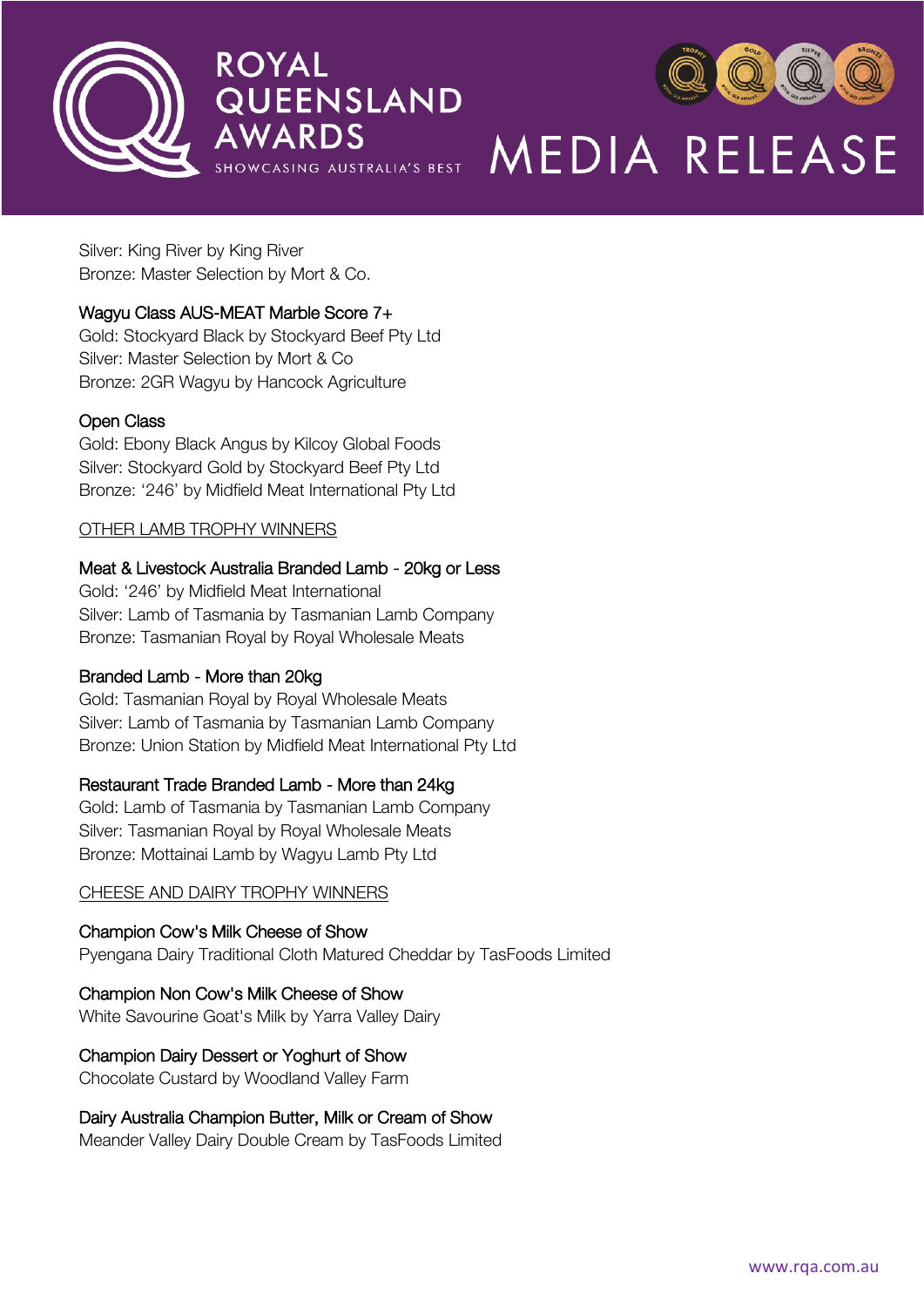



### Champion Buffalo, Goat, Sheep or Other Non-Cow's Milk Product of Show

Natural Sheep Milk Mediterranean Yoghurt by Meredith Dairy

#### Champion Queensland Cheese or Dairy Product of Show

Blackall Gold Washed Rind by Woombye Cheese Company

#### ICE CREAM, GELATO AND SORBET TROPHY WINNERS

Champion Vanilla, Chocolate or Strawberry Ice Cream or Gelato of Show

Chocolate Lindt 70% by The Standard Market Company

### Champion Flavoured Ice Cream or Gelato of Show

Peaches and Cream by Milani Minus Eight Degrees

### Dairy Australia Champion Ice Cream or Gelato of Show

Peaches and Cream by Milani Minus Eight Degrees

#### Champion Sorbet of Show

Pandan Coconut by Milani Minus Eight Degrees

Today's beef, lamb, cheese, and ice cream awards presentation also marked the industry launch of the Royal Queensland Awards.

The Royal Queensland Awards brand will replace the Royal Queensland Food & Wine Show (RQFWS) brand.

The RQFWS brand was first developed by the RNA in 2009 to celebrate the nation's finest produce and it continues to unearth Australia's premier food, beer, and wine products year after year.

RNA Chief Executive Brendan Christou said since 2009, the RQFWS brand and activities have evolved and expanded, which is why the organisation has decided to rebrand.

"The new brand better reflects the diversity and breadth of the RNA's food and beverage competitions staged each year," he said.

"The RNA's vision for the Royal Queensland Awards is to celebrate the country's finest artisanal food and beverages, producers, makers and creators, and to be a recognised mark of excellence and innovation."

For further information about the Royal Queensland Awards and a complete list of beef, lamb, cheese, and ice cream results, visit the new Royal Queensland Awards website at [www.rqa.com.au.](http://www.rqa.com.au/)

Don't forget to follow us on social media @royalqueenslandawards